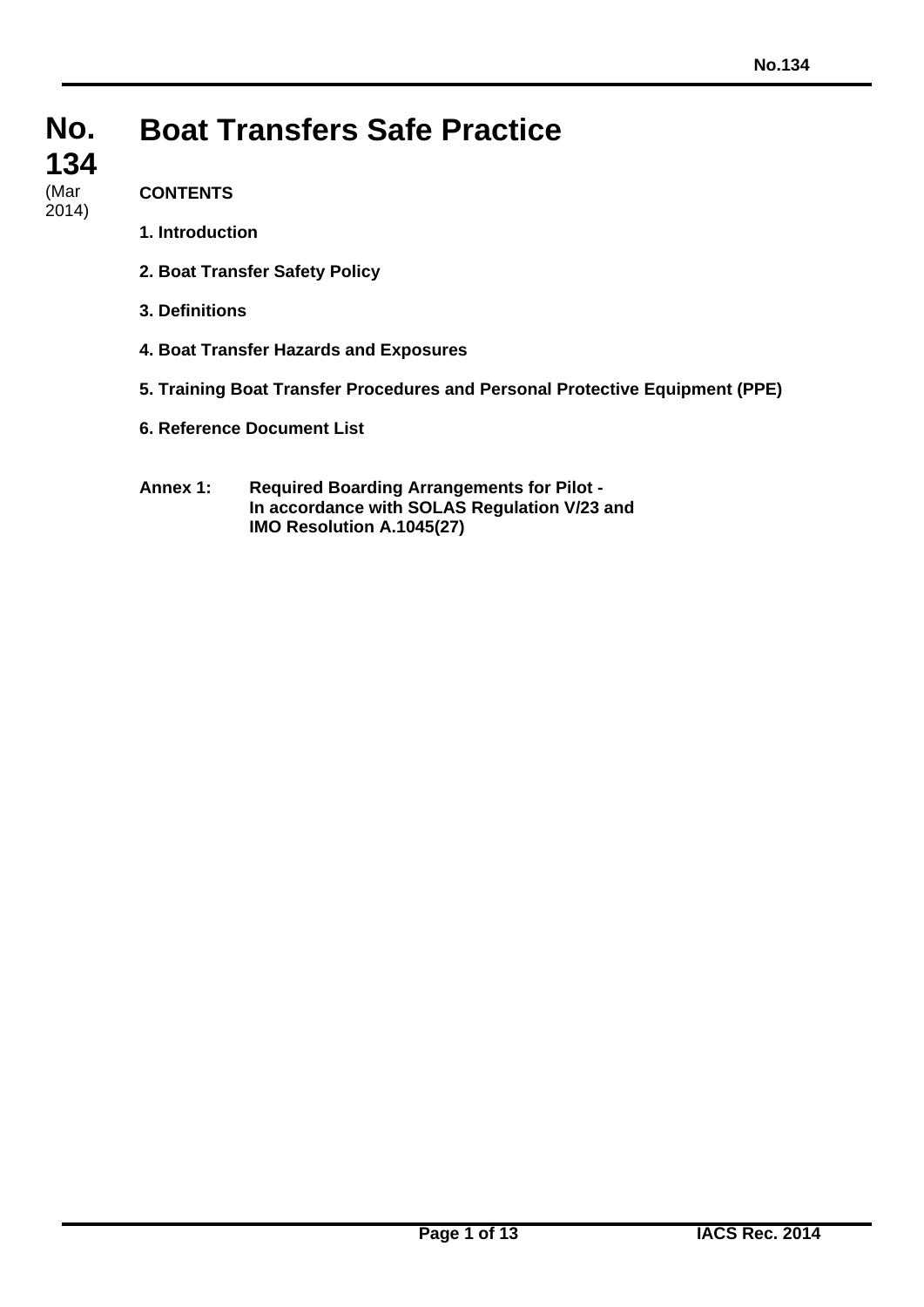## **1. Introduction**

**No. 134** (cont)

These recommendations are intended to provide Societies with reference information to be used in developing Boat Transfer procedures or technical instructions for their Surveyors, according to a common reference standard of good practice. The content applies to operations affecting Boat Transfers, and is intended to enhance the safety of the manner and conditions under which such transfers are carried out.

Additionally, these recommendations are intended to serve as a reference for the maritime industry to assist operators in adequately preparing the receiving ship or offshore unit so that the transfer can be carried out in a safe manner and under safe conditions.

The recommendations are structured in four (4) Sections:

- 3. Includes Definitions
- 4. Identifies the Boat Transfer hazards and exposure to risk by the Surveyor
- 5. Gives detailed guidance for the safe Boat Transfer operations, including Training Transfer Procedures and Personal Protective Equipment
- 6. Consists of a Reference Document List

## **2. Boat Transfer Safety Policy**

Boat Transfer Safety Policy is derived from the IACS Occupational Safety and Health (OSH) Policy as published on the IACS website. Boat Transfers are considered a high-risk activity and IACS Member Societies should adopt procedures that seek to reduce the risks faced by Surveyors during such transfers and to positively influence the overall safety performance of such operations through:

- Establishing effective control measures to mitigate the risks.
- Complying with applicable safety legislation.
- Providing adequate training to Surveyors.
- Providing adequate resources to allow tasks to be undertaken safely.
- Requiring that adequate resources are provided by Clients and other worksite controllers to allow work to be undertaken safely.
- Giving their Surveyors the right and responsibility to refuse to conduct work they consider to present an unacceptable risk until it is safe to do so.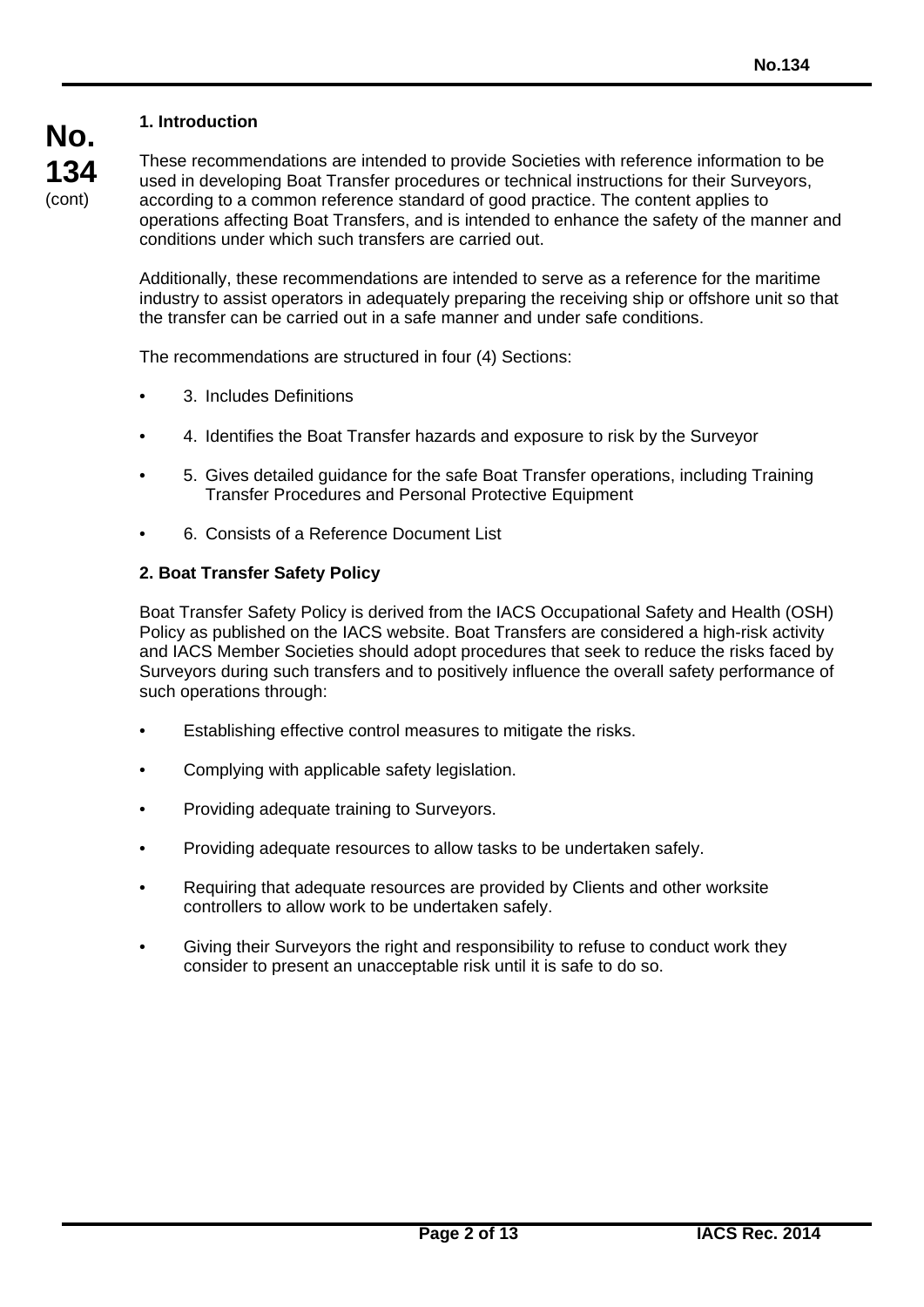## **3. Definitions**

## **3.1 Boat Transfer**

Boat Transfer of Surveyors includes transfers from shore to vessels / offshore units at anchorage or at sea, and vice-versa, which involves embarking or disembarking between a Transfer Boat and a vessel / an offshore unit, either by ladder or crane-basket.

### **3.2 Transfer Boat**

Boats used for transfer include pilot boats, launches, tenders, workboats, crew boats and other craft used for the transfer of personnel. Any boat used for the transfer of Surveyors should comply with applicable national and legal requirements and port State regulations for its stated purpose and / or for transfer of personnel. They should be of a suitable construction, properly equipped (including equipment designed to aid the rapid recovery of an individual from the water), properly maintained, and suitably manned.

#### **3.3 Responsible Persons**

Responsible Persons are those under whose control personnel transfer takes place. The following are all considered Responsible Persons, as relevant and appropriate:

- Ships Agent/Owners/Managers
- Master of the ship
- Offshore Installation Manager (OIM) of the offshore unit
- Captain of the Transfer Boat

#### **3.4 Surveyor**

For the purpose of this Recommendation a Surveyor is any person employed or contracted by a Classification Society undertaking a Boat Transfer on behalf of a Classification Society.

#### **3.5 Competent Harbour Authority**

Competent Harbour Authority means any harbour authority which has statutory power in relation to the regulation of shipping movements and the safety of navigation within its harbour and whose harbour falls wholly or partly within an active pilotage district.

#### **3.6 Deck Hand**

A Deck Hand means a person on board the Transfer Boat who assists the Surveyor when embarking or disembarking.

**No. 134** (cont)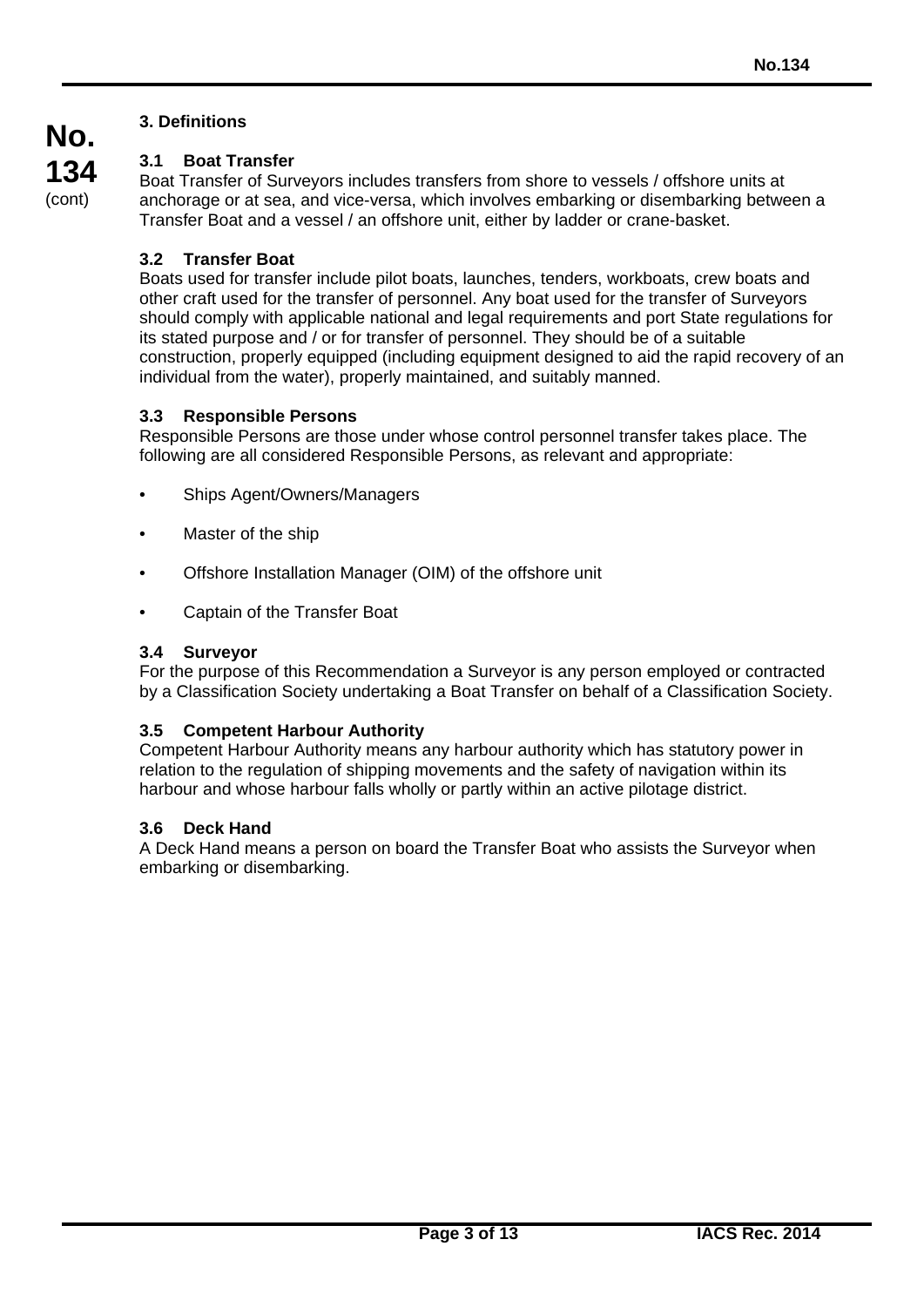# **4. Boat Transfer Hazards and Exposures**

# **4.1 The general hazards associated with Boat Transfer are;**

- Fall from a height, i.e. fall on hard surfaces and fall into water

- **Drowning**
- Impact or crushing injuries
- Impact with either the Transfer Boat or receiving vessel after a slip or fall
- Sprains, twists and/or pulls
- Cold water immersion
- Hazardous weather and/or sea conditions
- Other conditions inherent to the specific locality (e.g. Lack of visibility during foggy hours).

#### **4.2 Hazards associated with defective embarkation arrangements**

### **4.2.1 Pilot ladder**

- Not against ship's hull
- Steps not of suitable material
- Badly placed retrieval line
- Steps damaged or broken / Steps dirty or slippery / Steps painted
- Spreader bars not fitted, wrongly fitted or in poor condition
- Steps not equally spaced
- Pilot ladder only for freeboard more than 9 meters
- Side ropes not of suitable material or wrongly arranged
- Pilot ladder located forward / aft, at shaped areas of the ship
- Bulwark ladder not available.

#### **4.2.2 Defective Combination Arrangement (Pilot ladder/Accommodation ladder)**

Nine (9) meters or more of freeboard requires a proper combination arrangement. Hazards include:

- Accommodation ladder not leading aft
- Lower platform stanchions/rail damaged, insufficiently fixed and/or loose
- Accommodation ladder too steep (>45 degrees)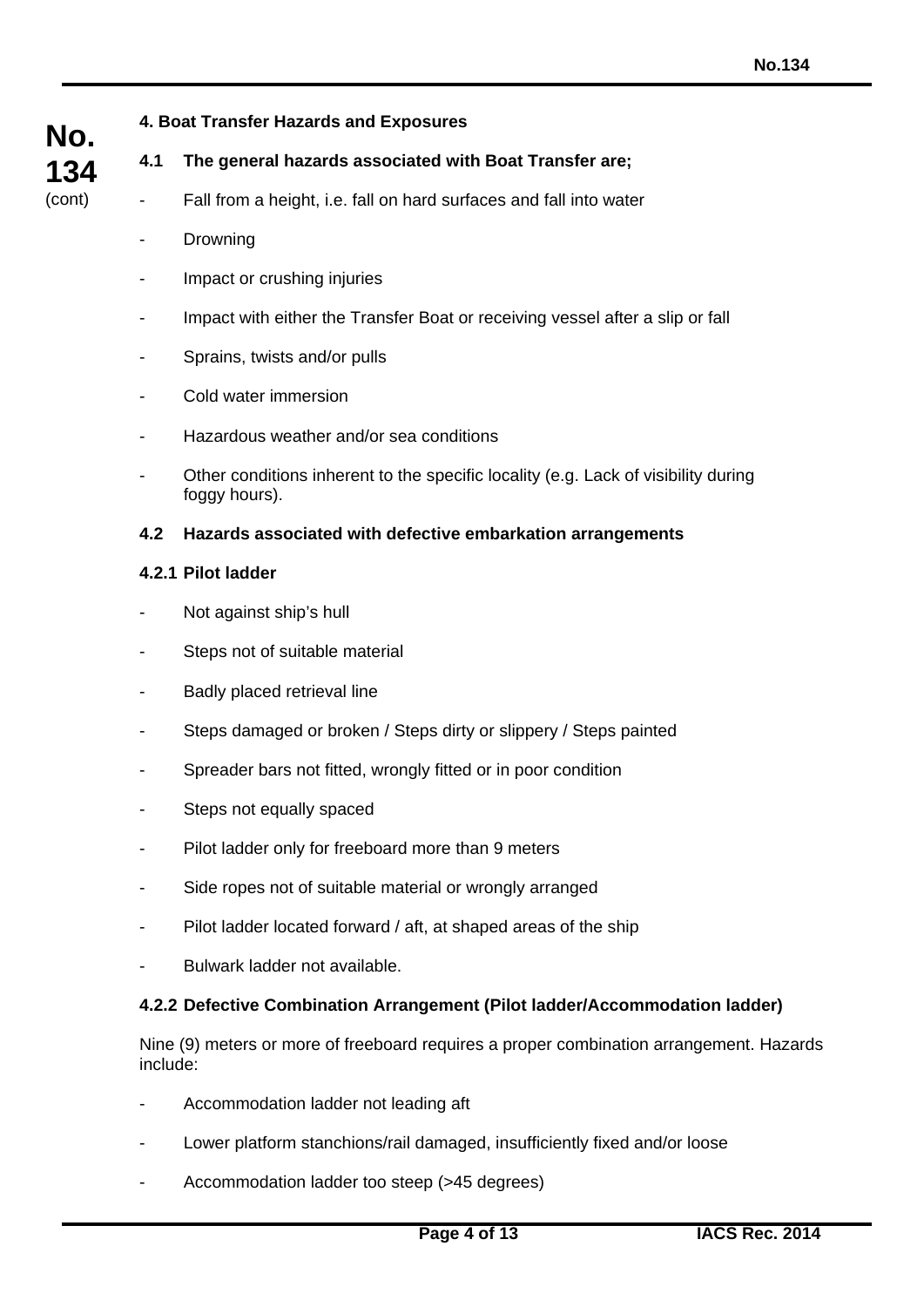- Pilot ladder not attached to accommodation ladder
- **134** Lower platform not horizontal.

**No.**

(cont)

## **4.3 Hazards associated with defective Transfer Boat**

- Unsuitable boat or boat exceeding its operating limitations
- Insufficient life-saving appliances
- Defective or insufficient means of communication
- Insufficient crew (at least one crewmember in addition to the helmsman)
- Inadequately trained crew.

For Boat Transfers during lightering ship or bunkering operations, the Transfer Boat inlet and outlet vents to the machinery spaces should be designed to prevent the ingress of flammable gases.

#### **4.4 Hazards associated with safety equipment defects and defects in the receiving vessel or offshore unit**

- Insufficient lighting at night (Note: Boat Transfer Operations in darkness should be discouraged.)
- No standby ladder rigged for immediate use
- No lifebuoy with self-igniting light
- No communication at the embarkation site between the bridge of the receiving vessel or unit and the Transfer Boat
- No heaving line available to board Surveyor's equipment
- No Responsible officer or Deck Hand in attendance on the receiving vessel or unit
- Inadequately trained receiving vessel crew on deck at the embarkation site.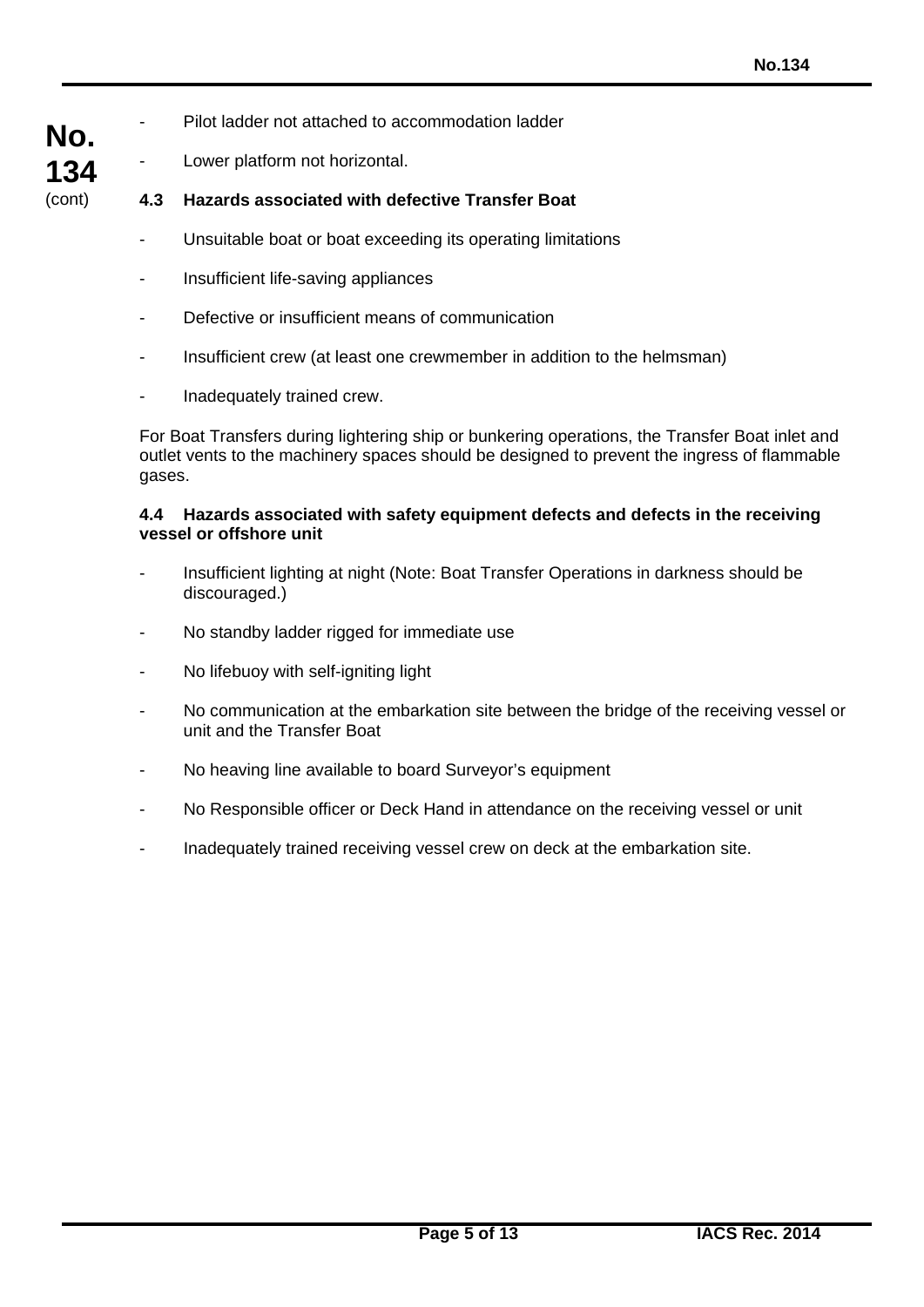## **5. Training Boat Transfer Procedures and Personal Protective Equipment (PPE)**

# **5.1 Training**

5.1.1 Surveyors who may be involved in Boat Transfers should be periodically trained in safety practices for such activities according to the Society's internal procedures. This training should include but not be limited to:

5.1.1.1 Recognizing the hazards during Boat Transfers as mentioned in paragraph 4 above and managing the associated risks.

5.1.1.2 IACS, IMO, ILO and other recognized requirements for boarding arrangements, as applicable. IACS members should introduce references to applicable industry standards and regulations (e.g. IACS, IMO, ILO as listed in paragraph 6 below), at the time of developing their internal procedures.

5.1.1.3 Roles of the persons involved.

5.1.1.4 Safe embarking and disembarking procedures.

5.1.1.5 Arrangements and use of pilot ladders, accommodation ladders, or a combination of both and the use of personnel transfer devices.

5.1.1.6 Use and maintenance of personal flotation devices.

5.1.1.7 Emergency arrangements and procedures, as applicable.

#### **5.2 Boat Transfer Procedures**

5.2.1 IACS Member Societies may promote and implement, within their service supplier approval program, their review, approval and certification of companies operating Transfer Boats that comply with at least but not limited to the recommendations contained in paragraphs 5.2.2.2 through 5.2.2.10.

#### **5.2.2 Before leaving the berth**

5.2.2.1 When necessary, Surveyors should seek the support of the Competent Harbour Authority to verify that the Transfer Boat meets the relevant local regulations. The appropriate certificates confirming compliance with these requirements should be available on board the Transfer Boat for inspection.

5.2.2.2 The suitability, size and type of the Transfer Boat to be used for the personnel transfer should be carefully considered and should take into account the length of the voyage and the means of transfer from the Transfer Boat to the destination vessel. The Transfer Boat intended to be used should be appropriate for the area of operations including the prevailing sea and weather conditions.

5.2.2.3 The Transfer Boat should be equipped to respond to a man-overboard situation. The crew of the Transfer Boat should have been trained to handle a man-overboard situation and alert local authorities.

5.2.2.4 A Transfer Boat should be adequately manned for the size of vessel and intended voyage and duties during this transfer operation, and should, as a minimum in addition to the helmsman, include one crewmember deployed exclusively for assisting the transfer of personnel for the entire duration of this operation.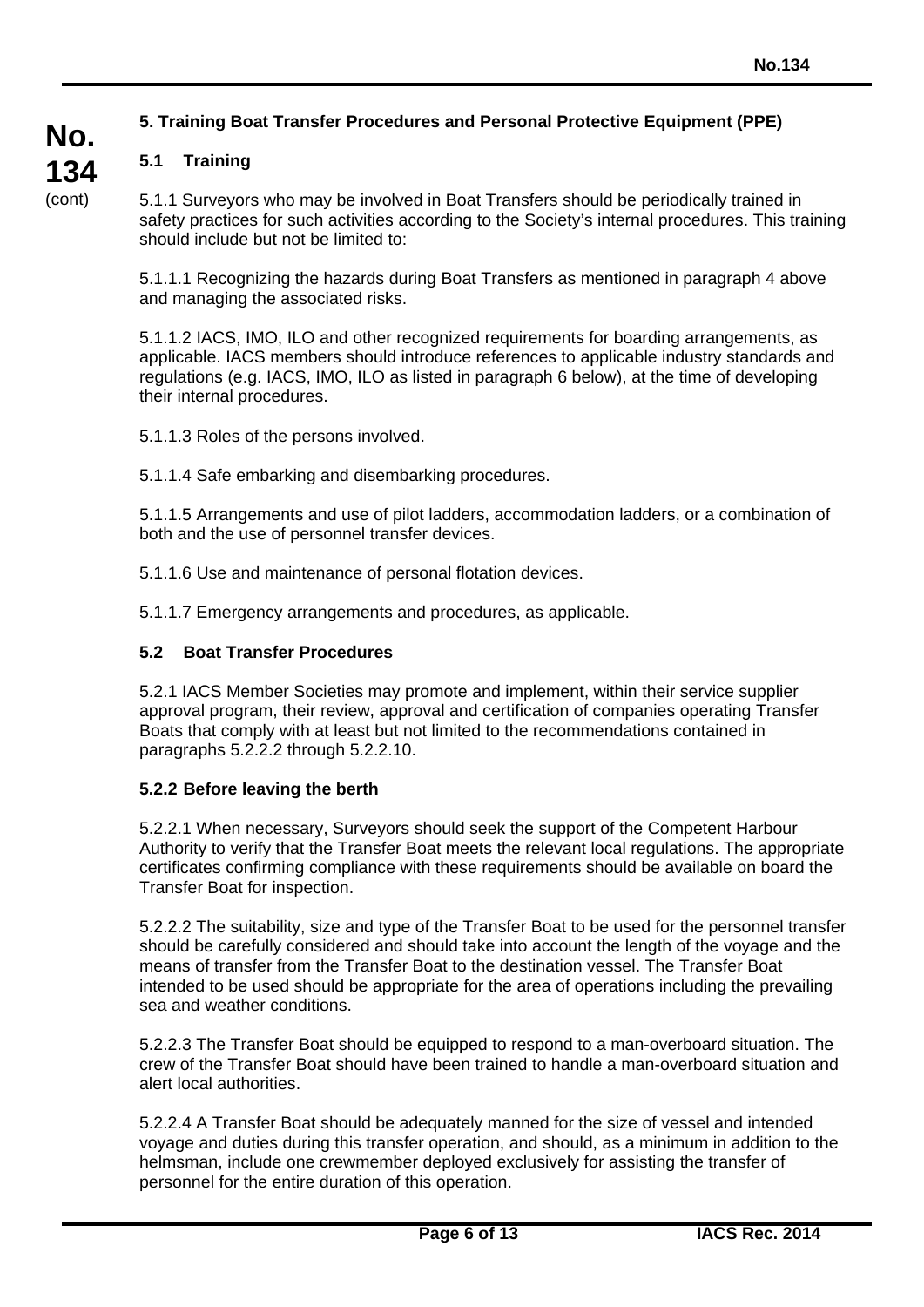5.2.2.5 Boat Transfers should be planned to avoid transfer during the hours of darkness whenever possible. If Boat Transfers need to be done during darkness, the Transfer Boat should be suitably equipped, including an appropriate search lighting system. Special protective equipment should also be available when operating in cold water areas.

5.2.2.6 Before the commencement of any voyage, the master of the Transfer Boat should ensure that all persons on board are briefed, as a minimum, on the stowage location and use of personal safety equipment such as lifejackets, thermal protective aids and lifebuoys, and the procedures to be followed in cases of emergency. Lifebuoys should be located in an easily accessible position at the place of transfer in both the transport vessel and the ship.

5.2.2.7 When boarding the Transfer Boat, when underway in harbour or at sea, the Surveyor should immediately be made familiar with the position and stowage of the safety equipment fitted on the Transfer Boat.

5.2.2.8 The transfer deck and its approaches of the Transfer Boat should be clear of all unnecessary obstructions allowing clear passage and movement to the Surveyor. They should be non-slip, free of ice, snow etc.

5.2.2.9 Equipment and procedures should be in place to allow for the establishment of radio communication between the Transfer Boat and the receiving vessel or unit.

5.2.2.10 Safe transfer and emergency recovery procedures (including alerting of shore based authorities) should be available on the Transfer Boat and agreed with the vessel/offshore unit. The Surveyor should immediately be made familiar with these equipment and procedures.

5.2.2.11 Transfer Boat master should consider whether assisting crew members should be secured by means of a safety line, in consideration of the arrangement of the working vessel, the conditions of the transfer and the conditions of weather and wind.

5.2.2.12 The boat that is being used for the transfer of Surveyors should give priority to such transfer ahead of any other functions that may have been assigned to it.

## **5.2.3 On approaching the ship**

5.2.3.1 The master of the Transfer Boat should establish the position of the vessel to be served.

5.2.3.2 The master of the Transfer Boat should contact and agree with the officer of the watch of the vessel to be served as to which side to rig the pilot ladder and/or accommodation ladder in order that the best lee conditions can be created for the approaching Transfer Boat. Due allowance should be made for the close proximity of other ships or units, their intentions and their expected wash effects. The decision as to which side the Surveyor will board should be communicated to the Surveyor as early as possible.

5.2.3.3 The required distance between the lowest step of the pilot ladder or accommodation ladder and the water needs to be transmitted to the vessel to be served together with the ideal speed required for the operation.

5.2.3.4 Care should be taken to ensure that the wash created by the Transfer Boat does not interfere with the safe boarding or landing operation. This may require the Transfer Boat to remain clear of the pilot ladder or accommodation ladder until the wash created has cleared down the vessel's side. The use of the searchlight at night to check for incoming wash is prudent.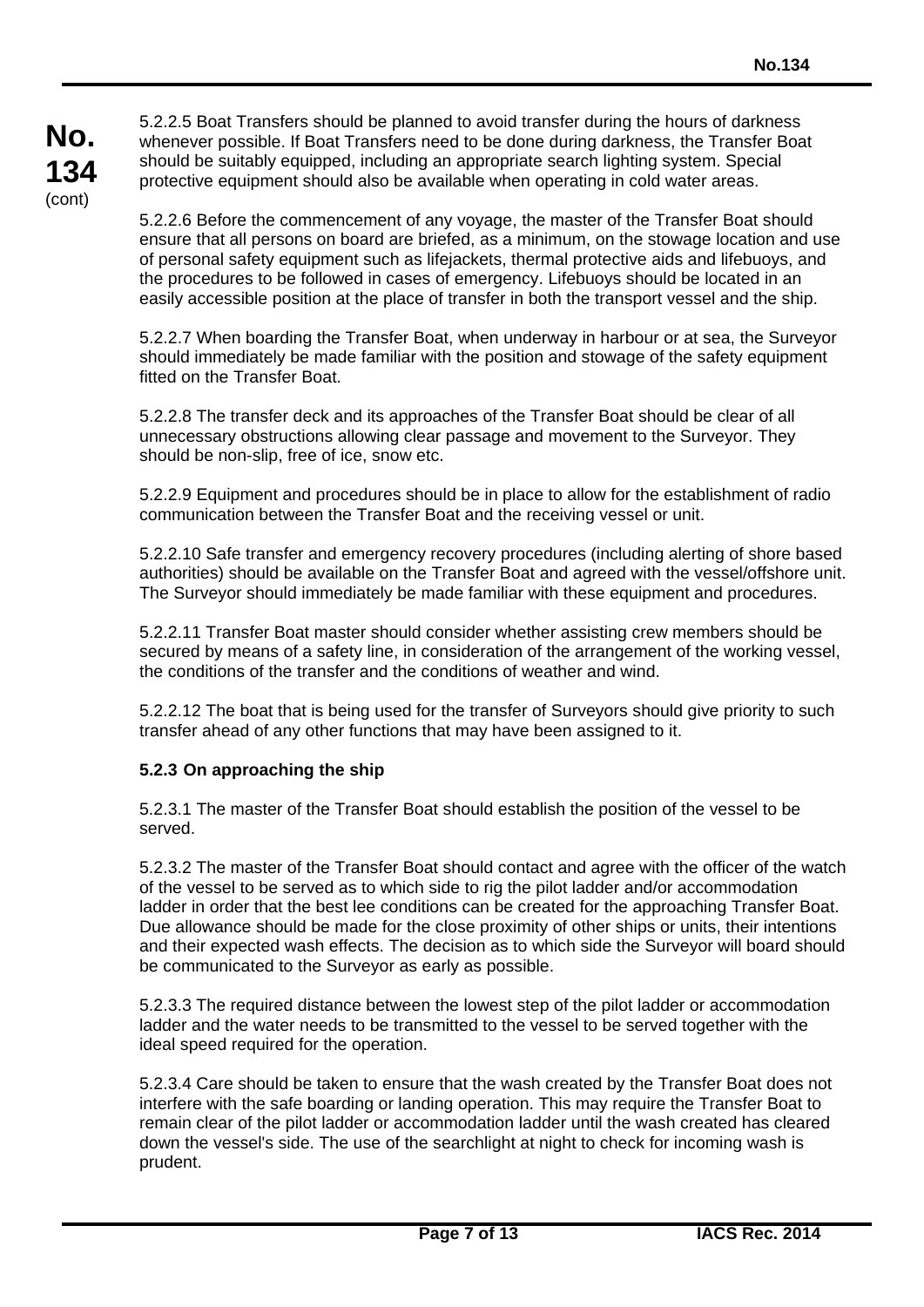5.2.3.5 Particular caution should be taken when serving a ship at anchor or a fixed offshore unit which is unable to manoeuver to make a lee, particularly at slack water. A ship may need to be underway and making way in order to provide a sufficiently good shelter before embarking or disembarking the Surveyor.

5.2.3.6 During the approach to the vessel, the Surveyor should remain in the cabin of the Transfer Boat until the boat is at reduced speed, in the lee of the vessel and settled. The Surveyor should not proceed from the cabin until permission is granted by the master of the Transfer Boat.

5.2.3.7 Although Boat Transfers in darkness should be discouraged, when deemed necessary, the Transfer Boat deck should be adequately illuminated before anyone goes on deck.

5.2.3.8 During final approach at night, the Transfer Boat searchlight should be turned on to illuminate the pilot ladder or accommodation ladder and forward deck of the Transfer Boat. Care needs to be taken not to dazzle personnel on deck, or adversely affect the night vision of persons on the bridge, or on the deck of the vessel to be served.

5.2.3.9 In adverse weather conditions, where risk to personnel as well as the launch may be significant, the decision whether or not to place the Transfer Boat alongside the vessel to be served should ultimately be the responsibility of the master of the Transfer Boat. However, the Surveyor has the final word on whether it is safe to proceed with the boarding or not.

## **5.2.4 Boarding Arrangements**

5.2.4.1 After establishing contact with the Transfer Boat, the vessel or offshore unit should rig a pilot ladder or accommodation ladder or combination on the side or in the location that has been agreed. Boarding arrangements should be in accordance with the requirements of SOLAS Reg. V/23 (see Annex 1) and SOLAS Reg. II-1/3-9.

5.2.4.2 The pilot ladder should be rigged and secured at the appropriate pilot ladder boarding position on the vessel's side. For ships this may be at the side door if fitted, and should be as near amidships as possible and on the parallel body of the ship, clear of all discharges which could cause flooding.

5.2.4.3 If the accommodation ladder is located at the shaped area of the receiving ship (e.g. accommodation is located aft), the use of the accommodation ladder should be given special consideration by the Surveyor, particularly if the Boat Transfer takes place when the receiving ship is in the light ballast condition such that the ladder may be rigged in a manner that axial movement cannot be avoided. In such circumstances Surveyors may insist on an alternative means of access being provided.

5.2.4.4 During Surveyor transfer, the supervising officer of the serviced vessel should be in direct contact with the vessel's navigating bridge from the boarding position.

5.2.4.5 If a combination of pilot ladder and accommodation ladder is being used for boarding, the latter should be rigged sufficiently high to allow the Transfer Boat to lie alongside the pilot ladder section, with sufficient allowance for swell such that no part of the upper works of the Transfer Boat can contact the accommodation ladder. This distance may be specified by the master of the Transfer Boat.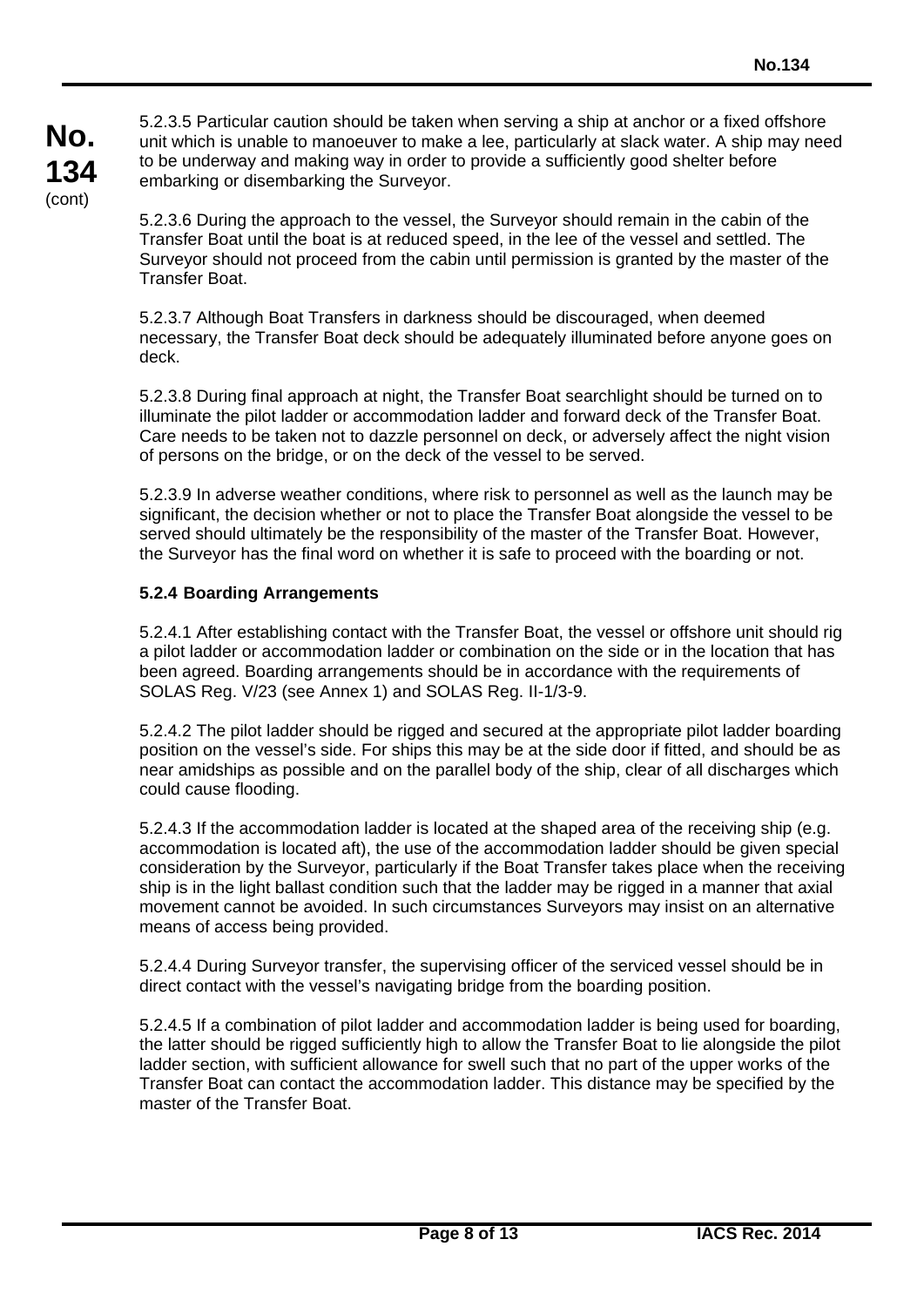## **5.2.5 Transfer by crane or basket**

5.2.5.1 Transfer by personnel basket to or from a vessel or offshore structure can be undertaken using different devices. The three main devices used are:

- 1. Billy Pugh the oldest personnel transfer basket design, in which personnel are transferred whilst holding onto the outside of the lifted structure.
- 2. Esvagt a rigid framed construction with buoyancy ring and fenders, in which personnel stand inside the basket.
- 3. Personnel transfer capsule a rigid framed device with buoyancy panels, in which personnel sit strapped in a bucket seat.

5.2.5.2 In some situations, basket transfer may be the only feasible means of transferring personnel at sea, for example, when there is a significant height difference between the respective decks of the Transfer Boat and the receiving unit. All basket transfers should be considered a high-risk operation at all times and they should only be undertaken when transfer is essential and cannot be undertaken by other means. It would not be appropriate to use personnel baskets for routine transfers in open waters when other more appropriate methods of transfer are available, as described in the foregoing paragraphs.

5.2.5.3 Before basket transfer, it should be confirmed, by the master of the vessel or offshore unit to the Surveyor that:

- 1. The crane operator is competent for man-riding operations.
- 2. The crane is fully operational, properly maintained, certified and currently in compliance with its required inspections.
- 3. The transfer basket has been visually inspected for defects prior to starting the transfer.
- 4. Confirmation of readiness of the means for communication between banksmen<sup>1</sup> crane operator, receiving vessel master and the Transfer Boat are in place and working.
- 5. Environmental and vessel motion conditions are considered acceptable by all parties involved.
- 6. The relevant crane operator and banksmen confirm they have good visibility of the pickup, transfer and landing area.
- 7. For transfers to offshore units, cranes should meet the applicable requirements for man-riding operation (e.g.: API Spec 2C; EN 13852-1).

5.2.5.4 The crane used in the transfer operation should be adequate and suitable for lifting persons and should be certified for man-riding (e.g.: for use in carrying personnel) under applicable regulations.

5.2.5.5 The transfer basket should be correctly rigged onto the crane's lifting apparatus prior to transfer and the crane hook pennant should be of sufficient length to keep the hook well clear of the personnel being transferred.

<sup>&</sup>lt;sup>1</sup> Banksmen: Competent person duly authorized to supervise the lowering and raising of persons or material in a conveyance at the bank and to give necessary signals.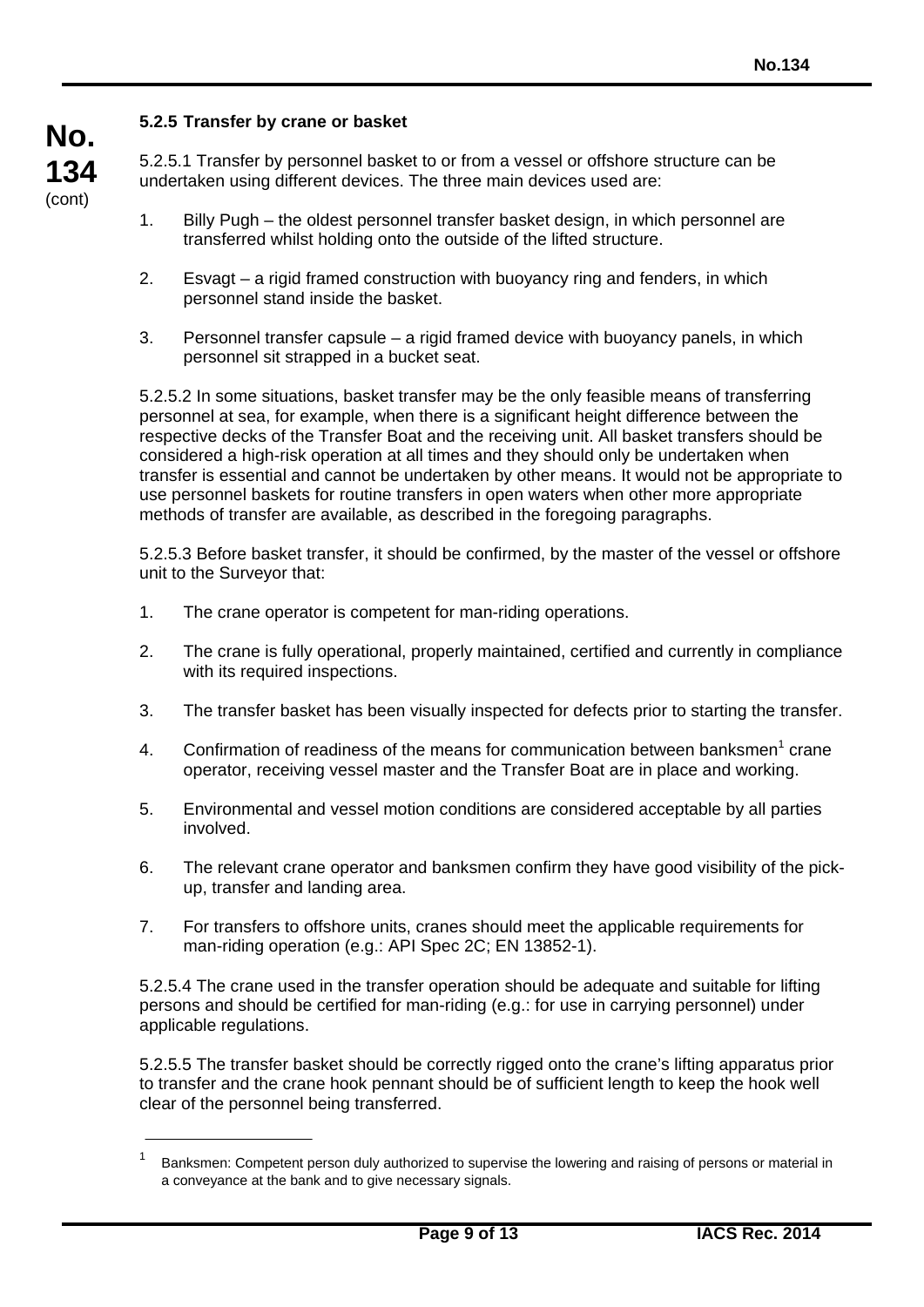5.2.5.6 The transfer basket should be marked with its safe working load. It should be appropriately certified with the current certificate of test and / or inspection available on board the vessel or unit.

5.2.5.7 The certification, security and integrity of the entire lifting system, including wire ropes, rigging, shackles, safety slings and hooks, should be confirmed by the master of the receiving ship or offshore unit, as appropriate for man-riding.

## **5.2.6 Surveyor boarding**

5.2.6.1 In all cases the decision as to whether or not to board the ship or offshore unit should be the responsibility of the Surveyor involved.

5.2.6.2 The Surveyor should proceed to the ladder after agreeing with the captain of the Transfer Boat on the side of the receiving vessel to be used.

5.2.6.3 Before the Surveyor steps onto the ladder he or she should establish that it is properly secured by communicating directly with the officer at the top of the ladder. If the top of the embarking site is unattended the Surveyor should not attempt to embark.

5.2.6.4 The timing of stepping from the Transfer Boat to the ladder requires adequate care, for example using the top of the wave to step onto the ladder and the roll of the ship to aid the ascent.

5.2.6.5 Surveyor's equipment and luggage needs to be transferred as a separate operation. Personnel should not carry luggage or other impediments during the transfer.

5.2.6.6 The Surveyor should wear buoyancy aids. Aids are to be of an approved type and worn in accordance with manufacturer's instructions.

#### **5.2.7 Surveyor disembarkation**

5.2.7.1 The Transfer Boat Deck Hand should be at the bottom of the ladder to ensure that the ladder is rigged at the correct height and clear of the water and any obstructions.

5.2.7.2 Before stepping onto the ladder, the Surveyor should check that the Transfer Boat is lying alongside and has not fouled the ladder.

5.2.7.3 During the descent process the Surveyor should seek the advice of the Deck Hand as to how many steps further to go to the deck of the Transfer Boat. In adverse weather the stepping off point may not be the lowest step, therefore communication between the Deck Hand and Surveyor will be necessary. As the Surveyor is stepping from the ladder the Deck Hand is to be on hand to provide a timely warning of danger and to give physical assistance to the Surveyor if required.

5.2.7.4 Similarly to boarding, the Surveyor should wear buoyancy aids. Aids are to be of an approved type and worn in accordance with manufacturer's instructions.

5.2.7.5 Once on board the Transfer Boat, the Surveyor should immediately make his or her way to the safety of the cabin.

5.2.7.6 The master of the Transfer Boat should not leave the lee of the ship until the Surveyor is safely in the cabin.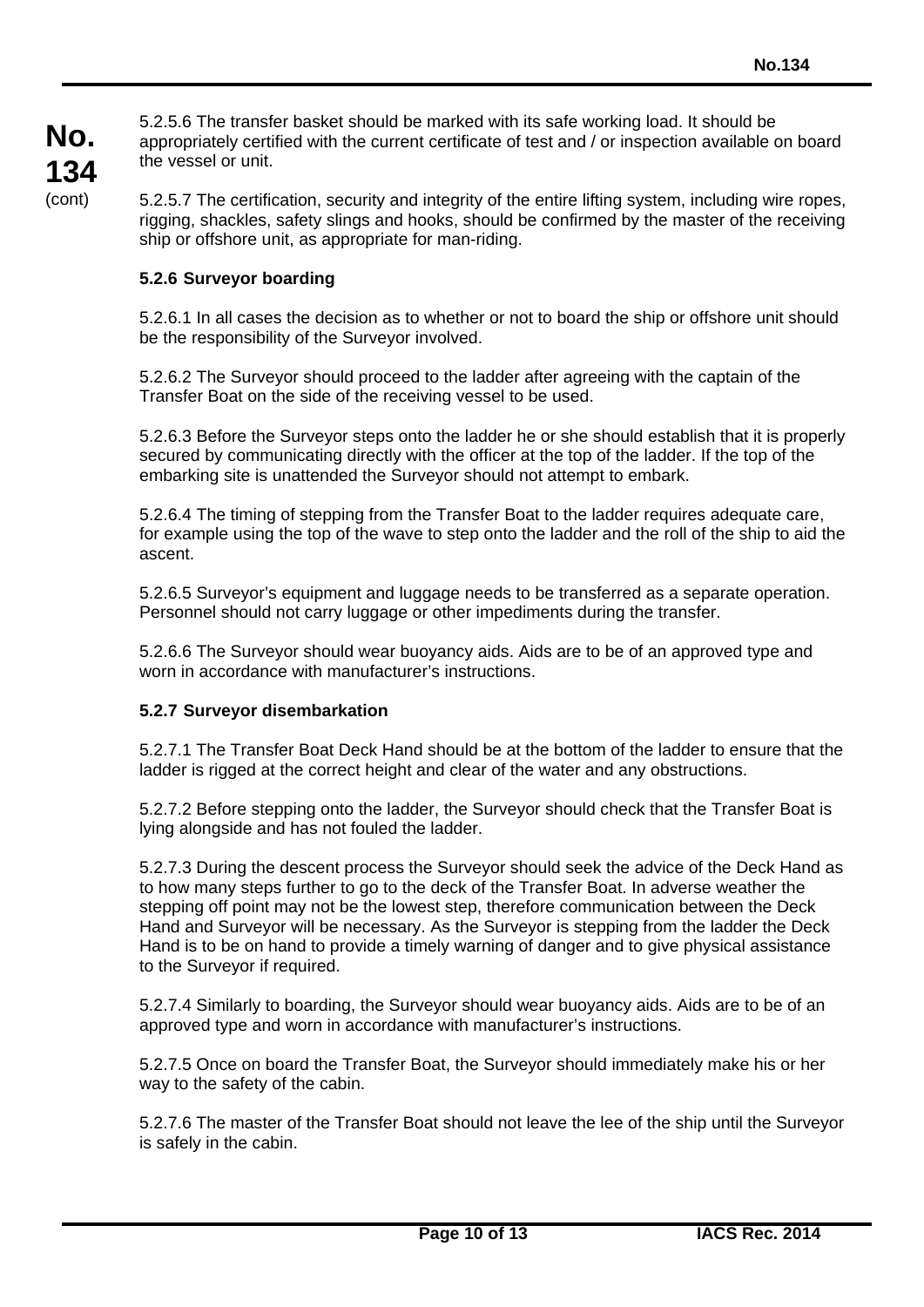5.2.7.7 The decision as to whether or not to disembark from a ship to the Transfer Boat rests entirely with the Surveyor involved.

# **5.3 Personal Protective Equipment (PPE)**

5.3.1 Surveyors on board a Transfer Boat and during the Boat Transfer process should have protective clothing appropriate to the prevailing air and sea temperatures.

5.3.2 When a vessel is operating in waters with a sea surface temperature of 5ºC or less, Surveyors should during the Boat Transfer process wear a dry suit or other efficient garment to reduce the likelihood of hypothermia should the Surveyor enter the sea. Sea temperature data may be found in sources such as the Admiralty Pilot for a given sea area and period.

5.3.3 During the Boat Transfer process, the Surveyor should use footwear having non-slip soles.

5.3.4 Surveyors should wear lifejackets or buoyancy aids (e.g. Personal Floatation Device, PFD) whilst outside of the Transfer Boat cabin.

5.3.5 Whilst aboard the Transfer Boat, the Surveyor should follow the instructions of the Transfer Boat crew. The Surveyor should carefully consider whether an automatic or manual PFD is preferable for the transfer procedure being undertaken. Consideration should be given to the level of hindrance to escape from flooded internal boat spaces should an automatic device inflate before escape.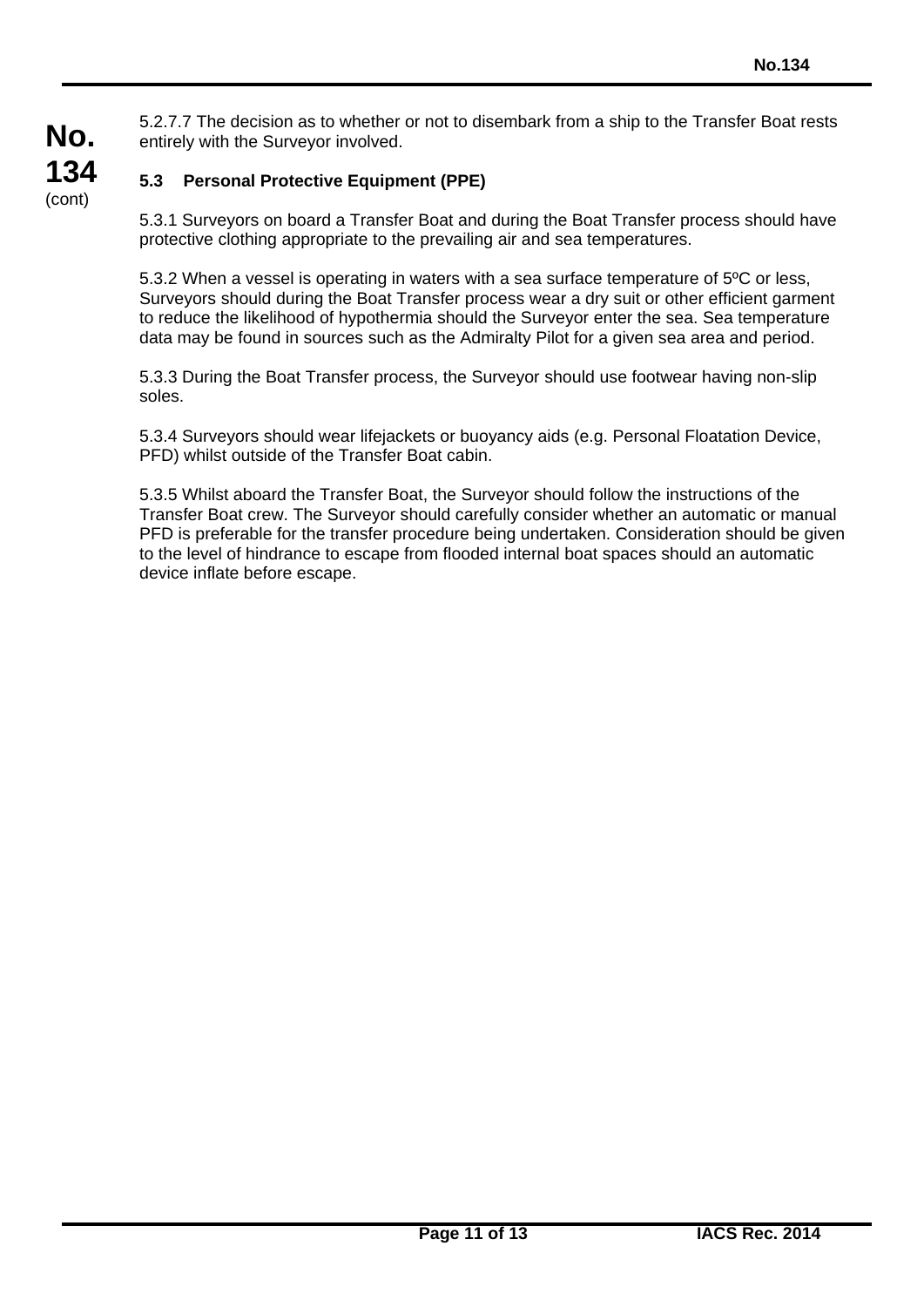# **6. Reference Document List**

**No. 134** (cont) The International Maritime Organization (IMO) SOLAS Chapter V, Regulation 23 – Pilot transfer arrangements IMO Resolution A.1045(27) SOLAS Chapter II-1, Regulation 3-9 – Means of embarkation and disembarkation from ships IMO Circular MSC/Circ. 1331.

The International Marine Contractors Association (IMCA) IMCA SEL 025, IMCA M 202 – Guidance on the Transfer of Personnel to and from Offshore Vessels IMCA S 004/M 189 – Marine inspection checklist for small workboats IMCA SEL 36/04 – Personnel transfer by basket IMCA SEL 019 – Guidelines of lifting operations

Marine/Pilotage Working Group of the British Ports Association (BPA) and the UK Major Ports Group (UKMPG) and the Technical & Training Committee of the United Kingdom Maritime Pilots Association (UKMPA)

The Embarkation and Disembarkation of Pilots Code of Safe Practice

Maritime and Coastguard Agency (MCA) Small Vessels in Commercial Use for Sport or Pleasure, Workboats and Pilot Boats – Alternative Construction Standards

International Maritime Pilots' Association (IMPA) Poster - Required boarding arrangements for pilot prepared in accordance with SOLAS Regulation V/23 and IMO Resolution A.1045(27).